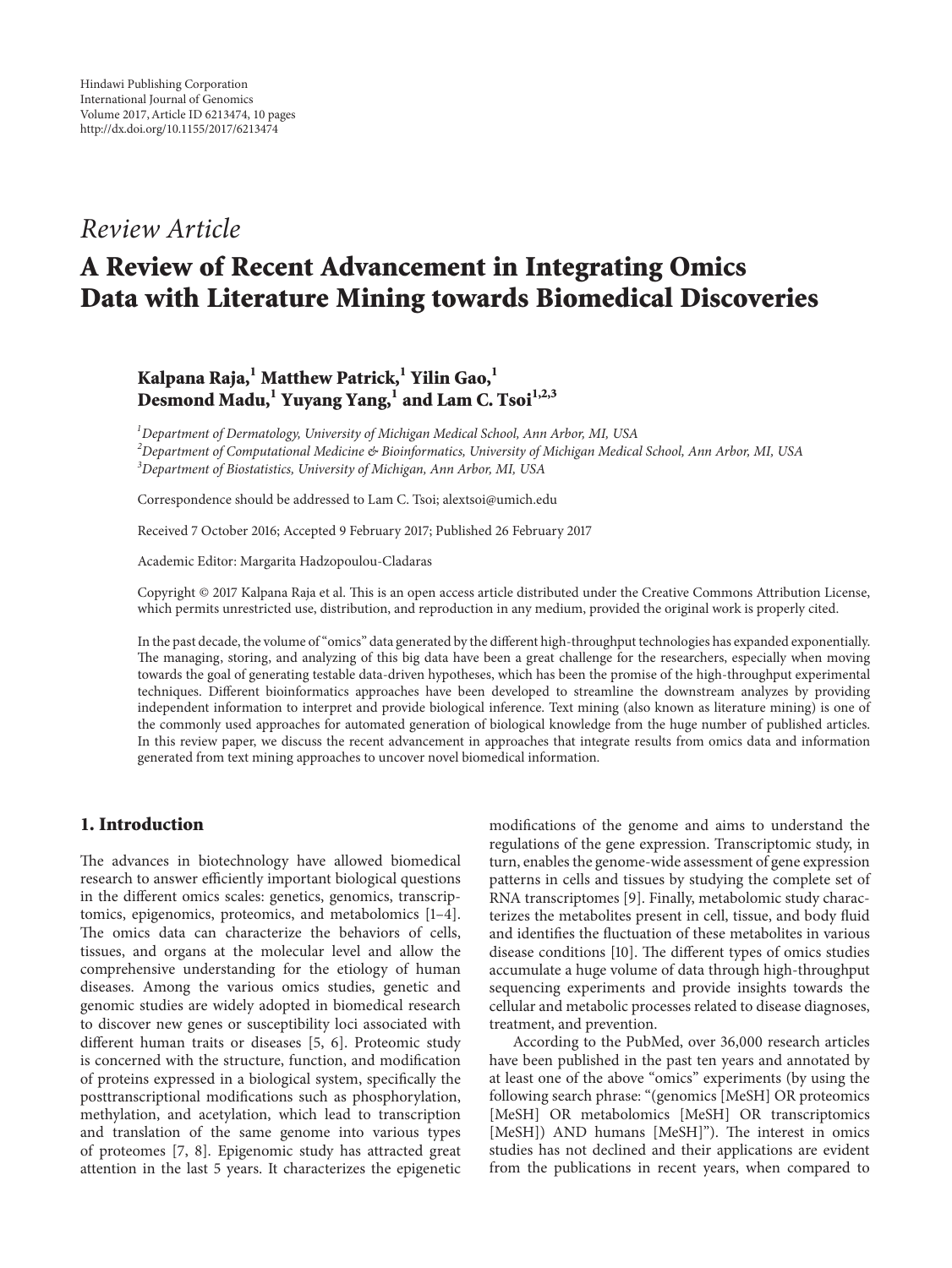only over 10,000 research articles published prior to 2006 by using the same search phrase. However, the acquired data raises various significant challenges: (i) the interpretation of high-throughput results; (ii) the translation of biological data to clinical application; (iii) the data handling, storage, and sharing issues; and (iv) the reproducibility when comparing between different experiments [\[11,](#page-6-8) [12\]](#page-6-9). Among these, the last challenge has been a long-lasting issue, most likely due to the potential discrepancies in processing and interpreting the high-throughput data or due to "cherry-picking" approach to subjectively focus on the components that are indeed false positives. The traditional strategies to overcome these challenges are to conduct extensive literature search and seek professional opinions from domain experts to decipher the mechanism and then conduct downstream experiments to verify the findings. However, this has proven to be time consuming and subjective and has not been a common practice when researchers publish their results from highthroughput experiments. On the other hand, automated approaches have gained much interest in recent years to annotate gene functions [\[13\]](#page-6-10), to identify biomarkers [\[14\]](#page-6-11), and to explore genetic mutations [\[15](#page-6-12)]. Text mining (also known as literature mining) is a technique that has been used to retrieve and process research articles from PubMed database and can summarize biomedical information present across articles. In molecular biology, text mining is typically used to retrieve relevant documents, prioritize the documents, extract the biomedical concepts (e.g., genes, proteins, cell, tissue, and cell-type), and extract the causal relationships between concepts [\[16](#page-6-13), [17](#page-6-14)]. Text mining can significantly decrease the time and effort required, compared with traditional laborintensive approaches.

In this review, we first discuss the various omics techniques used in healthcare and summarize the recent advances in utilizing text mining approaches to facilitate the interpretation and translation of these omics data. We then focus on biomedical literature mining and clinical text mining and further describe the challenges involved in integrating the knowledge from different resources to enhance the biomedical research. Finally, we explain the recent methods to integrate omics and biomedical literature mining data in order to uncover novel biomedical information.

# **2. The Study of "Omics"**

Traditionally, "omics" corresponds to the study of four major biomolecules: genes, proteins, transcriptomes, and metabolites [\[4\]](#page-6-1). Since the discovery of DNA [\[31](#page-7-0)], much interest has been gained towards understanding the roles of genes and proteins in cellular functions and transduction. Healthcare is considered to vary from one individual to another based on his genome, proteome, transcriptome, and metabolome. The digital revolution has paved the way for integrating patient omics data with the findings in literature for the discovery of novel biomarkers and drug targets [\[32](#page-7-1)[–34](#page-7-2)]. Therefore, the study of omics has expanded beyond these four major omics studies, and Table [1](#page-2-0) summarizes the various types of omics data applied to biomedical discoveries. The study of omics

has introduced the realm of big data to biomedicine [\[35,](#page-7-3) [36\]](#page-7-4). While the first human genome project took more than a decade to complete and involved \$3 billion dollars, the entire genome can be sequenced and analyzed within hours for ∼\$1000 now. Thus, biomedical projects are now possible to generate information at the petabyte (i.e., 1,012 bytes) scale. Nevertheless, the greatest challenge is the large-scale data analysis and its integration with clinical data available in patient electronic health records (EHR) [\[37\]](#page-7-5).

Cloud [\[38\]](#page-7-6) and parallel computing [\[39](#page-7-7)] are currently used in omics research to handle the huge volume of data. Cloud computing is described as a network of computers connected together through the Internet for effective processing. It is available remotely, through cloud computing providers (e.g., Microsoft, Google, and Amazon), and researchers have an option to make use of it at an affordable cost. Parallel computing speeds up the processing time using the same hardware and Internet setup. The combined approach of using cloud computing and parallel computing together is capable of processing omics data in a feasible time [\[40,](#page-7-8) [41](#page-7-9)]. Other high performance computing platforms include clusters [\[42](#page-7-10)], grid computing [\[43](#page-7-11)], and graphical processing units [\[44\]](#page-7-12). Processing omics data and applying bioinformatics models to the data require expertise to integrate computational, biological, mathematical, and statistical knowledge.

# **3. Text Mining**

PubMed database is a main repository for biomedical literature and contains over 26 million articles. The number of articles being published and indexed by PubMed is increasing exponentially, and therefore text mining has become an attractive (and standard) approach in mining literature data when comparing with the traditional laborintensive strategies. Researchers use the text mining approach to tackle information overload, both in biomedical and in general areas of big data collection, because it automates data retrieval and information extraction from the unstructured biomedical texts to reveal novel information [\[45](#page-7-13), [46](#page-7-14)]. While information extraction examines the relationships between specific kinds of information contained within or between documents, information retrieval focuses on summarizing data from the larger units of documents [\[47](#page-7-15)]. Another automated approach to deal with unstructured data is Natural Language Processing (NLP). While text mining concentrates on solving a specific problem in a particular domain, NLP attempts to understand the text as a whole [\[48](#page-7-16)]. Recently, text mining and NLP have been used to address different biological questions in omics research [\[49\]](#page-7-17).

*3.1. Biomedical Literature Mining.* The era of applying text mining approaches to biology and biomedical fields came into existence in 1999. It was first applied to the biomedical domain for gene expression profiling [\[50\]](#page-7-18), as well as the extraction and visualization of protein-protein interaction [\[51\]](#page-7-19). It emerged as a hybrid discipline from the edges of three major fields, namely, bioinformatics, information science, and computational linguistics. Biomedical literature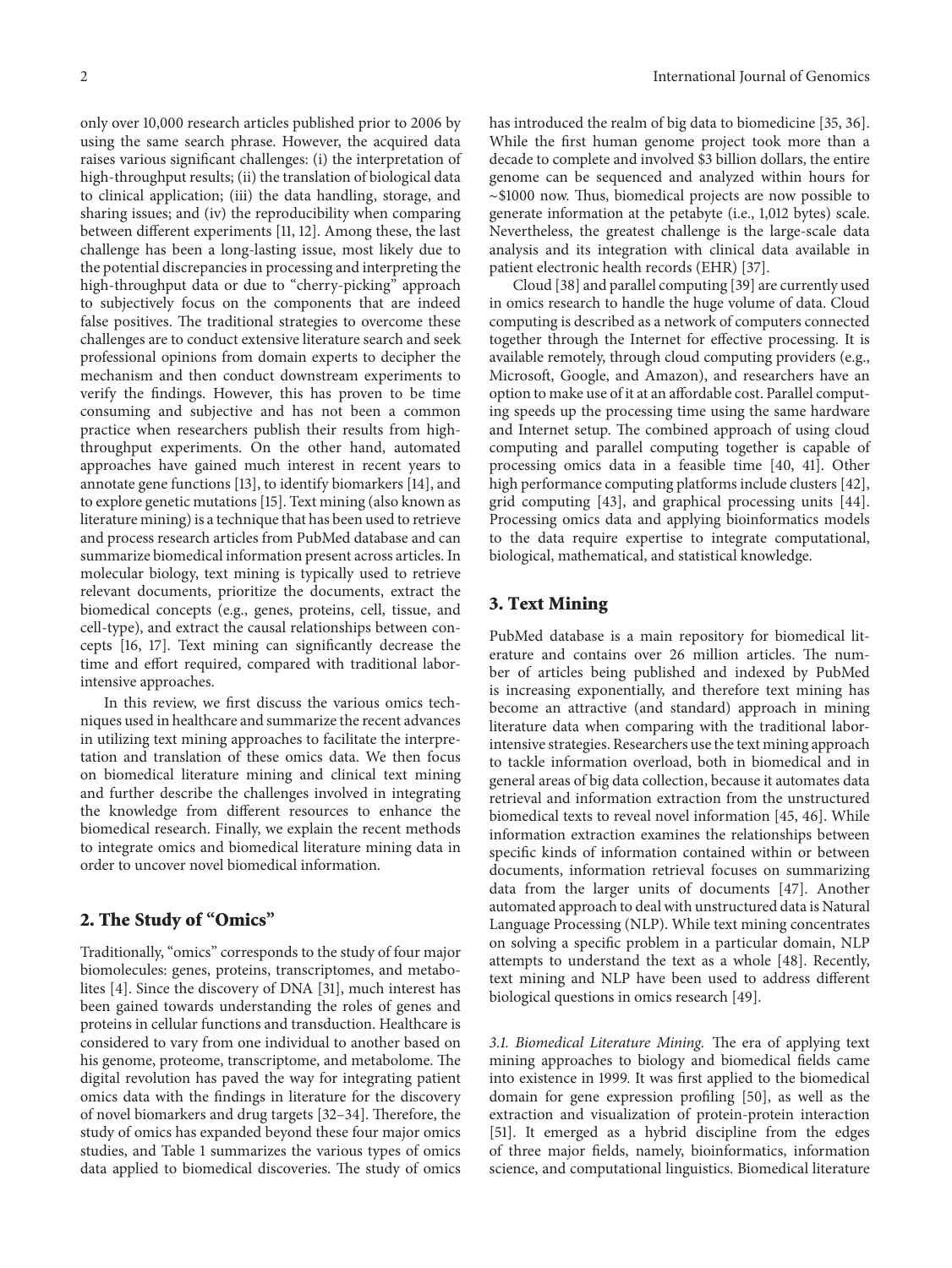|                                      | Omics            | Study topic                                                                | Biomedical applications                     |
|--------------------------------------|------------------|----------------------------------------------------------------------------|---------------------------------------------|
|                                      | Genomics         | Genes                                                                      | Gencode, Entrez Gene                        |
|                                      | Epigenomics      | Epigenetics modifications                                                  | Gene Express Omnibus                        |
|                                      | Exposomics       | Disease-causing environmental factors                                      | Comparative Toxicogenomics Database         |
|                                      | Exomics          | Exons in a genome                                                          | ICE-a human splice sites database           |
| Genetics/molecular genetics          | ORFeomics        | Open Reading Frame (ORF)                                                   |                                             |
|                                      | Phenomics        | Phenotypes                                                                 | Human Phenotype Ontology                    |
|                                      | Pharmacogenomics | Impact of genes on individual's response to drugs                          | PharmGKB                                    |
|                                      | Pharmacogenetics | SNPs and their impact on pharmacodynamics and pharmacokinetics             | PharmGKB                                    |
|                                      | Toxicogenomics   | Genes response to toxic substances                                         | Comparative Toxicogenomics Database         |
|                                      | Proteomics       | Proteins and amino acids                                                   | Proteomics Identifications Database (PRIDE) |
|                                      | Metabolomics     | Metabolites                                                                | HMDB: Human Metabolome Database             |
|                                      | Transcriptomics  | Transcripts (i.e., rRNA, mRNA, tRNA, and microRNA)                         | Human Transcriptome Map                     |
| Molecular biology                    | Ionomics         | Inorganic biomolecules                                                     |                                             |
|                                      | Kinomics         | Protein kinases                                                            | KinBase database and KinWeb database        |
|                                      | Metagenomics     | Genetic material from multiple organisms                                   | MG-RAST                                     |
|                                      | Regulomics       | Transcription factors and other biomolecules involved in the regulation of | miRegulome                                  |
|                                      |                  | gene expression                                                            |                                             |
|                                      | Toponomics       | Cell and tissue structure                                                  | I                                           |
|                                      | Trialomics       | Human interventional trials from clinical trials                           |                                             |
| Medicine                             | Connectomics     | Structural and functional connectivity in brain                            |                                             |
|                                      | Interactomics    | Interferons                                                                | CREDO                                       |
| The list shows example applications. |                  |                                                                            |                                             |

<span id="page-2-0"></span>TABLE 1: Omics and biomedical applications. TABLE 1: Omics and biomedical applications.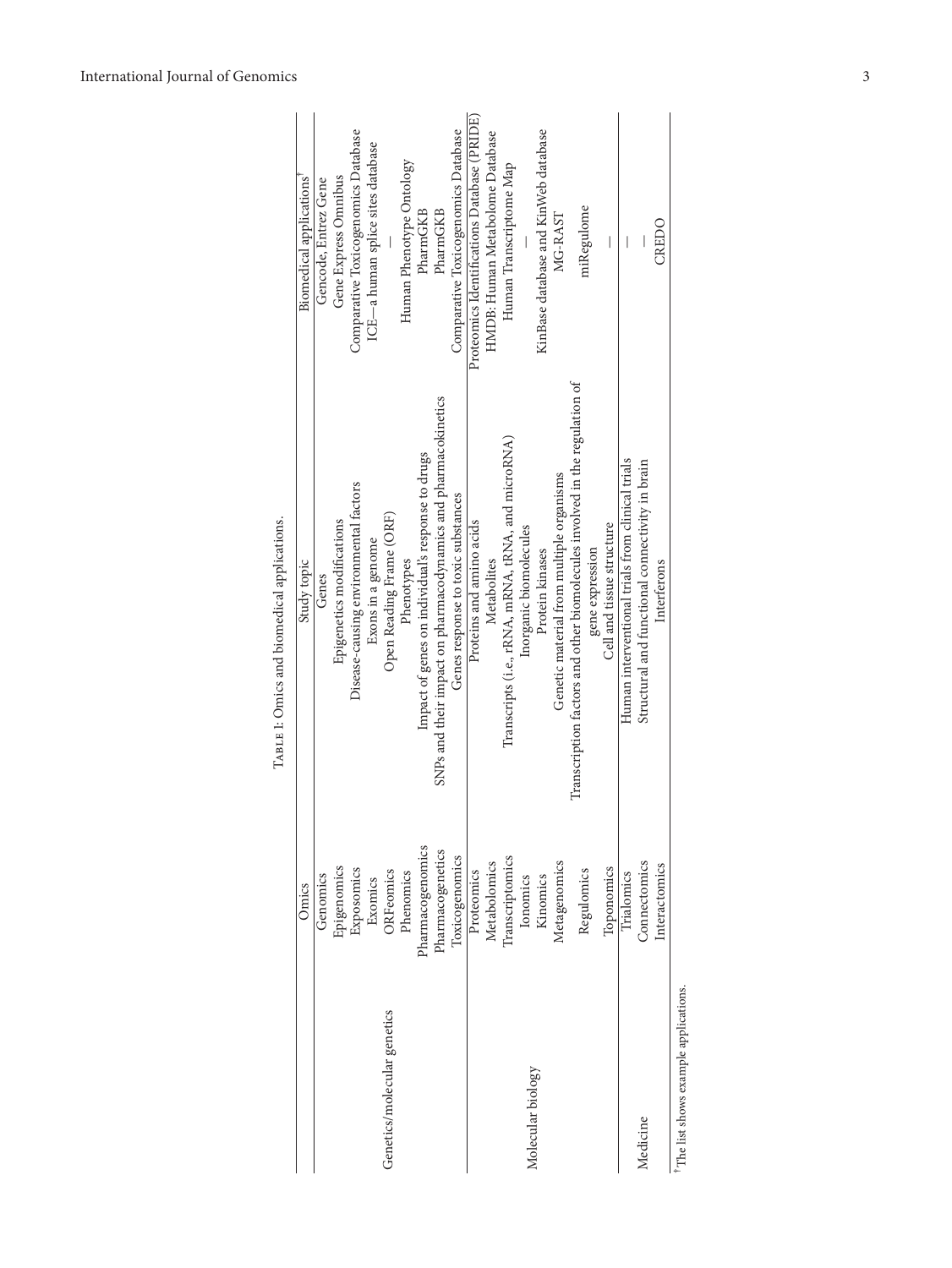mining is concerned with the identification and extraction of biomedical concepts (e.g., genes, proteins, DNA/RNA, cells, and cell types) and their functional relationships [\[17](#page-6-14)]. The major tasks include (i) document retrieval and prioritization (gathering and prioritizing the relevant documents); (ii) information extraction (extracting information of interest from the retrieved document); (iii) knowledge discovery (discovering new biological event or relationship among the biomedical concepts); and (iv) knowledge summarization (summarizing the knowledge available across the documents). A brief description of the biomedical literature mining tasks is listed as follows.

#### *Biomedical Text Mining Tasks*

*Document Retrieval*. The process of extracting relevant documents from a large collection is called document retrieval or information retrieval [\[52\]](#page-7-20). The two basic strategies applied are query-based and document-based retrieval. In query-based retrieval, documents matching with the user specified query are retrieved. In document-based retrieval, a ranked list of documents similar to a document of interest is retrieved.

*Document Prioritization*.The retrieved documents are usually prioritized to get the most relevant document. Many biomedical document retrieval systems achieve prioritization based on certain parameters including journal-related metrics (e.g., impact factor, citation count) [\[53](#page-7-21)] and MeSH index [\[54](#page-8-0), [55](#page-8-1)] for biomedical articles.The similarity between the documents is estimated with various similarity measurements (e.g., Jaccard similarity, cosine similarity) [\[56\]](#page-8-2).

*Information Extraction*. This task aims to extract and present the information in a structured format. Concept extraction and relation/event extraction are the two major components of information extraction [\[57](#page-8-3), [58](#page-8-4)]. While concept extraction automatically identifies the biomedical concepts present in the articles, relation/event extraction is used to predict the relationship or biological event (e.g., phosphorylation) between the concepts [\[59,](#page-8-5) [60](#page-8-6)].

*Knowledge Discovery*. It is a nontrivial process to discover novel and potentially useful biological information from the structured text obtained from information extraction. Knowledge discovery uses techniques from a wide range of disciplines such as artificial intelligence, machine learning, pattern recognition, data mining, and statistics [\[61](#page-8-7)]. Both information extraction and knowledge discovery find their application in database curation [\[62](#page-8-8), [63](#page-8-9)] and pathway construction [\[64,](#page-8-10) [65](#page-8-11)].

*Knowledge Summarization*. The purpose of knowledge summarization is to generate information for a given topic from one or multiple documents. The approach aims to reduce the source text to express the most important key points through content reduction selection and/or generalization [\[66\]](#page-8-12). Although knowledge summarization helps to manage the information overload, the state of the art is still open to research to develop more sophisticated approaches that increase the likelihood of identifying the information.

*Hypothesis Generation*. An important task of text mining is hypothesis generation to predict unknown biomedical facts from biomedical articles. These hypotheses are useful in designing experiments or explaining existing experimental results [\[67\]](#page-8-13).

Conventional text mining approaches process PubMed abstracts rather than the full-text articles and fail to mine the information not in abstracts. Recently, text mining from the full-text articles is gaining more interest [\[59](#page-8-5)]. However, it involves many challenges: (1) the availability of full-text articles is limited (4 million full-text articles in PubMed Central versus 26 million abstracts in PubMed); (2) text mining within tables, figures, and equations is complicated; and (3) information redundancy within the articles. An automated text mining system is generally evaluated using a standard corpus (Table [2\)](#page-4-0). However, the availability of standard corpora in biomedical domain is limited because its generation is expensive, time consuming, and requires domain experts. In general, a gold standard is developed within the research groups when the standard corpora are not available, but mostly not available to other researchers. The text mining systems are commonly evaluated using precision, recall, and f-score. Precision is defined as the relevance accuracy, recall is defined as the retrieval accuracy, and fscore is defined as the harmonic mean of precision and recall [\[56\]](#page-8-2).

*3.2. Clinical Text Mining.* Electronic health records, discharge summaries, and clinical narratives of patients are rich in information that could be useful for improving the healthcare. In addition, the information is also available from the transcription of dictations, direct entry by clinicians/physicians, or speech recognition software. The encoding of structural information from the clinical resources is useful to clinicians and researchers. For example, automated high-throughput clinical applications can be developed to support clinicians' information needs [\[68\]](#page-8-14). However, manual encoding is expensive and limited to primary and secondary diagnoses. Clinical text mining, also known as clinical NLP or Medical Language Processing (or simply MLP), is suggested as a potential technology by Institute of Medicine for mining clinical resources. The tasks described above in biomedical literature mining are applicable to clinical text mining and include additional subtasks [\[69](#page-8-15)]: (i) negation recognition (e.g., "patient denies on developing rashes"), (ii) temporal extraction (e.g., "small bumps noticed last year"), and (iii) patient-event relationship (e.g., "patient mother had arthritis").

The modern healthcare relies on big data analytics for integrating, organizing, and utilizing different pharmacological or clinical information. A hybrid approach to combine patient genomic data and electronic health record information is expanding as the future vision of healthcare. The omics data has become an emerging tool for diagnosis/clinical investigations of common and rare diseases and helps in clinical decision making (i.e., selecting the best possible treatments for patients). Genome-Wide Association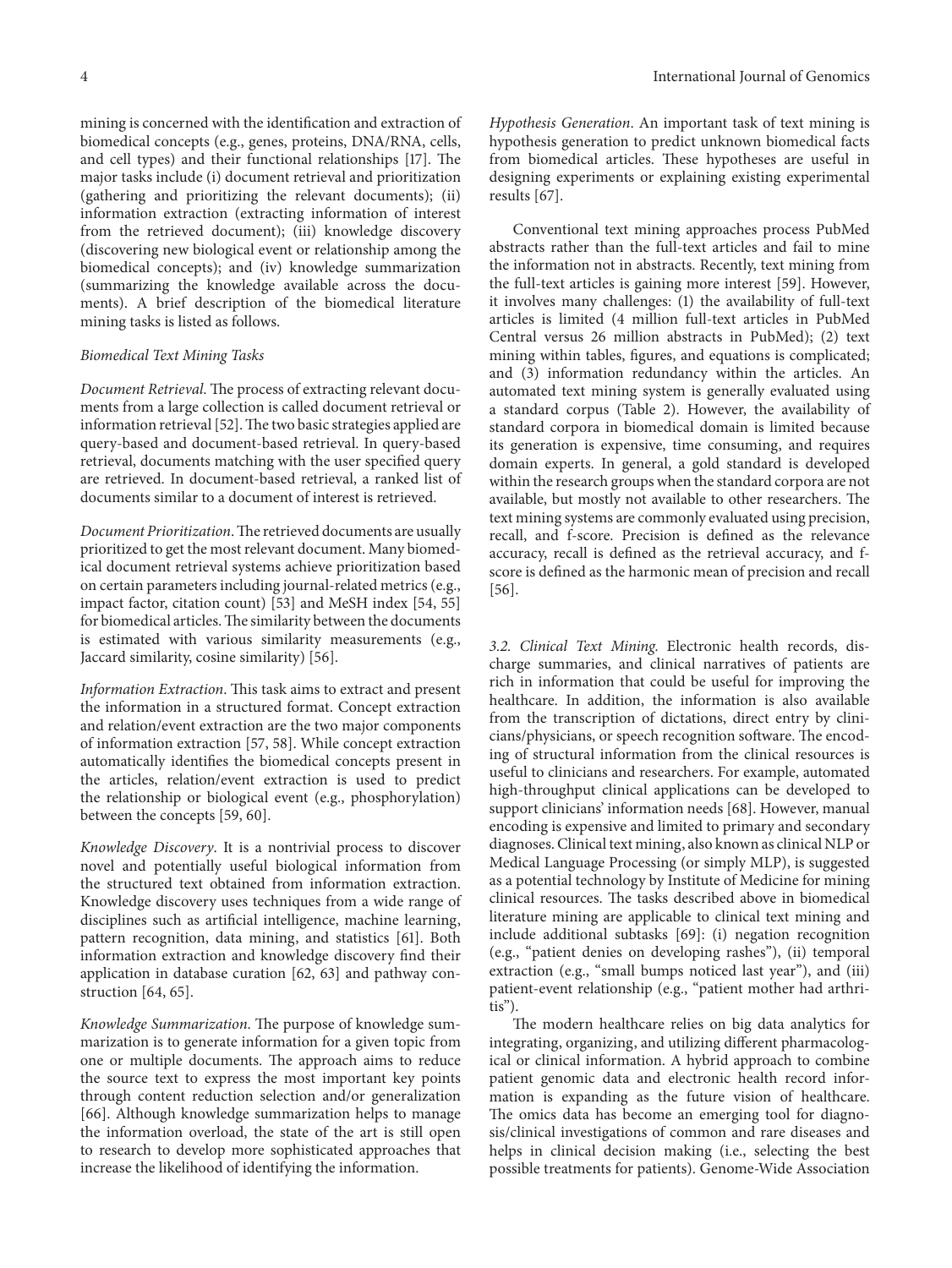| Corpus                                                                       | Text mining evaluation task                                                  | Brief introduction                                                                                                   |
|------------------------------------------------------------------------------|------------------------------------------------------------------------------|----------------------------------------------------------------------------------------------------------------------|
| NLPBA (Joint Workshop on<br>NLP in Biomedicine and Its<br>Applications) [18] | Gene/protein concept extraction                                              | training data and 404 PubMed abstracts as test data.<br>The corpus consists of 2,000 PubMed abstracts as             |
| BioCreAtivE 2004 Task 1A<br>dataset [19]                                     | Gene/protein concept extraction                                              | training data and 5,000 PubMed sentences as test data.<br>The corpus consists of 15,000 PubMed sentences as          |
| <b>BioCreAtivE 2 Gene Mention</b><br>(GM) dataset [20]                       | Gene/protein concept extraction                                              | training data and 5,000 PubMed sentences as test data.<br>The corpus consists of 15,000 PubMed sentences as          |
| AIMED [21]                                                                   | Protein-protein interaction                                                  | contain 1,987 sentences with 4,075 protein mentions.<br>The corpus consists of 225 PubMed abstracts that             |
| HPRD50 (Human Protein<br>Reference Database) [22]                            | Protein-protein interaction                                                  | The corpus consists of sentences with protein-protein<br>interaction from 50 PubMed abstracts.                       |
| BioInfer (Bio Information<br>Extraction Resource) [23]                       | Protein, gene, and RNA<br>relationships                                      | The corpus consists of 1100 sentences annotated with<br>concept names, relationships, and syntactic<br>dependencies. |
| Performance Assessment) [24]<br>IEPA (Interaction Extraction                 | Protein-protein interaction                                                  | sentences annotated with protein-protein interaction.<br>The corpus consists of more than 200 PubMed                 |
| BioCreAtivE 2.5 Elsevier Corpus<br>25                                        | Protein-protein interaction                                                  | The corpus consists of 61 PubMed articles as training<br>data and 62 PubMed articles as test data.                   |
| BC4GO Corpus [26]                                                            | Gene ontology                                                                | The corpus consists of 1356 distinct GO terms from 200<br>PubMed articles.                                           |
| GREC Corpus [27]                                                             | Gene regulation and gene<br>expression events                                | annotations on gene regulation and gene expression<br>The corpus consists of 240 PubMed abstracts with<br>events.    |
| GETM [28]                                                                    | Gene expression events                                                       | The corpus consists of 150 PubMed abstracts with<br>annotation for gene expression events.                           |
| AnEM [29]                                                                    | anatomical structure, cellular<br>Tissue, cell, developing<br>component      | The corpus consists of 500 PubMed sentences with<br>annotations on variety of biomedical concepts.                   |
| CellFinder Corpus <sup>[30]</sup>                                            | Anatomical parts, cell lines, cell<br>types, species, and cell<br>components | The corpus consists of annotations from 10 full-text<br>PubMed articles.                                             |

<span id="page-4-0"></span>TABLE 2: Standard corpora for omics domain. TABLE 2: Standard corpora for omics domain.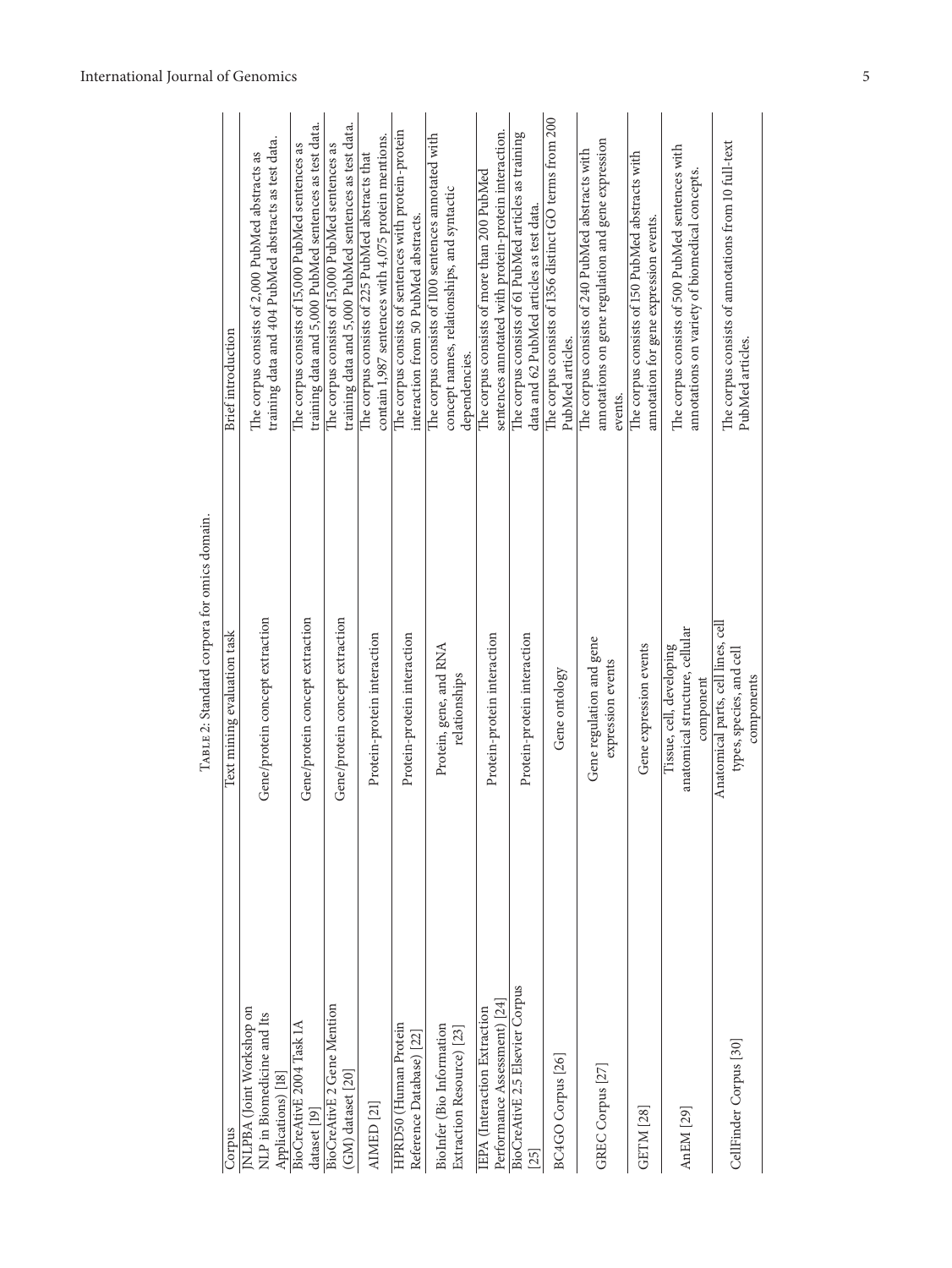Study (GWAS), also known as Whole Genome Association Study (WGAS), is a relatively new approach for identifying genes (i.e., loci associated with human traits) through rapid scanning of markers across whole DNA or genome [\[70\]](#page-8-16). GWAS has been applied also to cancer research for drug repositioning [\[71\]](#page-8-17), prioritizing susceptible genes in Crohn's disease [\[72\]](#page-8-18), and analyzing the human variants in the area of precision medicine [\[73](#page-8-19)]. As an example, the Michigan Genomics Initiatives (MGI) at the University of Michigan has developed an institutional based DNA and genetics repository combined with patient phenotype. The project aims to bring awareness to each patient/participant about the disease development and response to treatments for better health and wellness. The current studies at MGI include analgesics outcome study (AOS), understanding opioid use in chronic pain patients, a pivotal study on high-frequency nerve block for postamputation pain, Michigan body map (MBM), and positive piggy bag [\(https://www.michigangenomics.org/\)](https://www.michigangenomics.org/).

Clinical text mining faces the following specific challenges: (1) access to patient EHR requires permission from Institutional Review Board (IRB); (2) personal details of the patients should be deidentified; (3) mining approaches depend on the types of clinical documents (e.g., EHR, discharge summary, medical billing, and clinical narratives); (4) mining of dosage information, different types of formulations, and temporal information is demanded; and (5) spelling mistakes and grammatical errors are common in clinical text [\[69](#page-8-15)]. The state of the art for both biomedical literature mining and clinical text mining is still open with many challenges and requires more sophisticated and robust approaches.

# **4. Role of Text Mining in Omics Study**

Relationship between concepts of the same kind (e.g., genegene) or different kind (e.g., gene-disease) is commonly known as "event" [\[74\]](#page-8-20). The events are useful to identify many clinical facts such as disease onset and response to drug treatment. Overwhelming of biomedical articles from omics research has accumulated abundance of information and requires advanced event extraction systems to support the complexity of available information and coverage of varieties of biomedical subdomains [\[16\]](#page-6-13). Text mining approaches do not replace the manual curation of biomedical information but support speeding up the process by several-fold [\[75](#page-8-21), [76\]](#page-8-22). In this section we describe the various text mining approaches developed for mining omics related information.

*4.1. Genomics and Text Mining.* In the current era of genomics, text mining plays an important role in mining genegene interactions [\[77,](#page-8-23) [78\]](#page-8-24) and other gene involved interactions (e.g., gene-chemical, gene-disease) [\[79,](#page-8-25) [80](#page-8-26)] to support integrative analysis of gene expression [\[81](#page-8-27), [82](#page-8-28)], pathway construction [\[83](#page-8-29), [84\]](#page-8-30), ontology development [\[85](#page-8-31)], and database annotation [\[62](#page-8-8), [86,](#page-8-32) [87](#page-9-0)].

Genes encode proteins and proteins enroll in various biological functions by interacting with other proteins. This encoding process is defined in two steps: transcription (i.e., DNA to RNA) and translation (RNA to protein). Many cellular processes are regulated by microRNA through mRNA degradation and suppression of gene expression such that the protein synthesis is interrupted. This is the fundamental of genomics. In genomics, gene function is assessed from the involvement of genes/proteins in biochemical pathways. The functional genomics is a revolutionary area in text mining where the gene/protein mentions in the biomedical articles and their relationship are considered to be important. Furthermore, gene and protein names are highly complex and text mining has contributed to their recognition in the unstructured text [\[57,](#page-8-3) [58\]](#page-8-4).

Different text mining implementations for exploring the finding of genome research have been developed in the past decade. miRTex is a text mining system developed for mining experimentally validated microRNA gene targets from PubMed articles. The system has been successfully implemented to identify the Triple Negative Breast Cancer related genes that are regulated by microRNAs [\[81\]](#page-8-27). More sophisticated approaches integrate gene expressions from microarray experiments, biomedical data extracted by text mining, and gene interaction data to predict gene-based drug indications [\[82\]](#page-8-28). A similar approach [\[87\]](#page-9-0) attempts to support manual curation of links between biological databases such as Gene Expression Omnibus (GEO) and PubMed database. Another approach [\[88](#page-9-1)] combines text mining data with microarray data for discovering disease-gene association by using unsupervised clustering. The gene-drug interaction information extracted by text mining is used to predict the drug-drug interaction [\[89\]](#page-9-2). Above all, the researchers have attempted to use text mining for annotating genome function with gene ontology [\[90](#page-9-3)]. Thus, text mining and genomics together uncover much biomedical information that was previously unknown.

*4.2. Proteomics and Text Mining.* Protein-protein interaction is important to explore the mechanism involved in biological processes and onset of diseases [\[91\]](#page-9-4). Intact [\[92](#page-9-5)], BIND [\[93](#page-9-6)], MIND [\[94\]](#page-9-7), and DIP [\[95](#page-9-8)] are the major databases available for protein-protein interaction. These databases are manually curated by the domain experts, but a larger portion of information is still available only in the biomedical literature. Text mining provides a bridge to cover the gap existing between the manual curation and information hidden in the literature. The approaches to extract protein-protein interaction range from simple rule-based systems and cooccurrence systems to more sophisticated NLP methods [\[60\]](#page-8-6) and machine learning systems [\[96\]](#page-9-9). Apart from protein-protein interaction extraction systems, text mining also provides automated approaches for extracting posttranslational modification of proteins such as protein phosphorylation [\[59\]](#page-8-5).

*4.3. Transcriptomics, Metabolomics, and Text Mining.* Text mining approaches for transcriptomics and metabolomics are limited. One major fact is that these two areas of genomics are comparatively new when compared to genomics and proteomics. A recent study compares the metagenome characteristics of healthy individuals with autism patients to analyze the enzymes involved [\[97\]](#page-9-10). The computational approach uses text mining for genomics and metabolomics information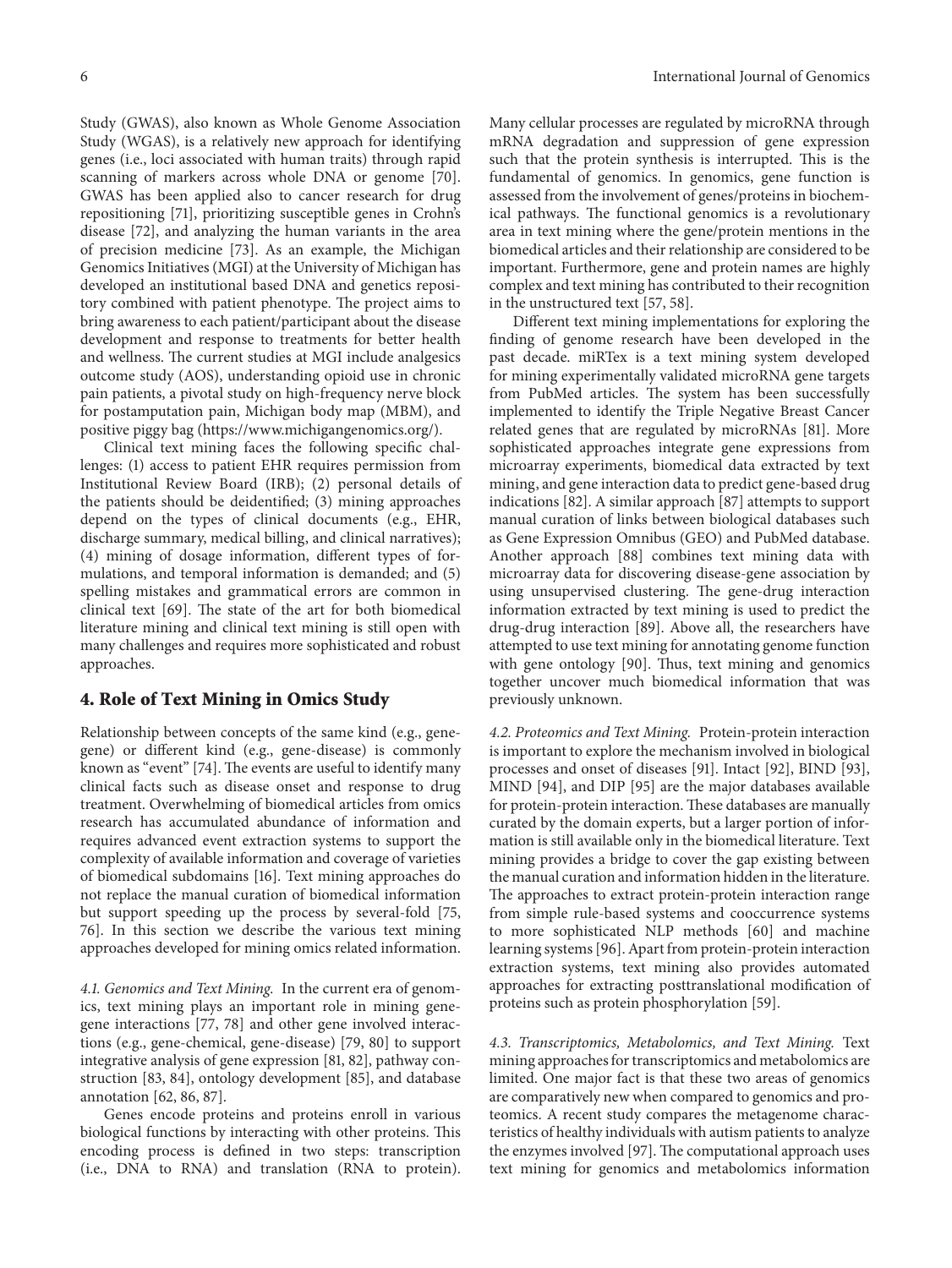extraction. A web-based tool called 3Omics is available for integrating, comparing, analyzing, and visualizing data from transcriptomics, metabolomics, and proteomics [\[98\]](#page-9-11). Another tool called Babelomics integrates transcriptomics, proteomics, and genomics data to uncover the underlying function profiles [\[99\]](#page-9-12).Thus, a wide variety of hidden biomedical information within the omics data are extracted and predicted through text mining.

# **5. Conclusion**

In this review, we summarized the current state of the art in omics research and contribution of text mining approaches to uncover the omics related biomedical information hidden within the published articles. We discussed the core concepts of omics and the challenges involved in storing and analyzing the huge volume of omics data generated from high-throughput experiments. We also highlighted the use of computer techniques such as parallel processing and cloud computing to manage omics data and elaborated on text mining approaches for biomedical literature and clinical text with emphasis on omics. While the omics approach is emerging to be commonly used practice for basic science or clinical diagnosis technique, it is imminent to note that data interpretation and translation is the bottleneck. The advances in text mining can be useful to resolve the challenges with the omics data and further support in novel biomedical discoveries.

### **Competing Interests**

The authors declare that there is no conflict of interests regarding the publication of this paper.

#### **Acknowledgments**

The authors acknowledge the support from the Undergraduate Research Opportunity Program (UROP) from the University of Michigan, the Dermatology Foundation, the Arthritis National Research Foundation, and the National Psoriasis Foundation.

# **References**

- <span id="page-6-0"></span>[1] E. Morra, M. Lazzarino, E. P. Alessandrino et al., "Central nervous system (CNS) leukemia: the role of high dose cytarabine (HDAra-C)," *Bone Marrow Transplantation*, vol. 4, supplement 1, pp. 101–103, 1989.
- [2] D. B. Kell, "The virtual human: towards a global systems biology of multiscale, distributed biochemical network models," *IUBMB Life*, vol. 59, no. 11, pp. 689–695, 2007.
- [3] H. V. Westerhoff and B. O. Palsson, "The evolution of molecular biology into systems biology," *Nature Biotechnology*, vol. 22, no. 10, pp. 1249–1252, 2004.
- <span id="page-6-1"></span>[4] R. P. Horgan and L. C. Kenny, "'Omic' technologies: genomics, transcriptomics, proteomics and metabolomics," *The Obstetrician & Gynaecologist*, vol. 13, no. 3, pp. 189–195, 2011.
- <span id="page-6-2"></span>[5] L. C. Tsoi, S. L. Spain, E. Ellinghaus et al., "Enhanced metaanalysis and replication studies identify five new psoriasis

susceptibility loci," *Nature Communications*, vol. 6, Article ID 7001, 2015.

- <span id="page-6-3"></span>[6] D. Bertrand, K. R. E. Chng, F. G. H. Sherbaf et al., "Patientspecific driver gene prediction and risk assessment through integrated network analysis of cancer omics profiles," *Nucleic acids research*, vol. 43, no. 7, p. e44, 2015.
- <span id="page-6-4"></span>[7] P. James, "Protein identification in the post-genome era: the rapid rise of proteomics," *Quarterly Reviews of Biophysics*, vol. 30, no. 4, pp. 279–331, 1997.
- <span id="page-6-5"></span>[8] G. A. Khoury, R. C. Baliban, and C. A. Floudas, "Proteome-wide post-translational modification statistics: frequency analysis and curation of the swiss-prot database," *Scientific Reports*, vol. 1, article 90, 2011.
- <span id="page-6-6"></span>[9] A. Mortazavi, B. A. Williams, K. McCue, L. Schaeffer, and B. Wold, "Mapping and quantifying mammalian transcriptomes by RNA-Seq," *Nature Methods*, vol. 5, no. 7, pp. 621–628, 2008.
- <span id="page-6-7"></span>[10] J. K. Nicholson, J. C. Lindon, and E. Holmes, ""Metabonomics": understanding the metabolic responses of living systems to pathophysiological stimuli via multivariate statistical analysis of biological NMR spectroscopic data," *Xenobiotica*, vol. 29, no. 11, pp. 1181–1189, 1999.
- <span id="page-6-8"></span>[11] K. Shoenbill, N. Fost, U. Tachinardi, and E. A. Mendonca, "Genetic data and electronic health records: a discussion of ethical, logistical and technological considerations," *Journal of the American Medical Informatics Association*, vol. 21, no. 1, pp. 171–180, 2014.
- <span id="page-6-9"></span>[12] G. Poste, "Bring on the biomarkers," *Nature*, vol. 469, no. 7329, pp. 156–157, 2011.
- <span id="page-6-10"></span>[13] Q. Lu, R. L. Powles, Q. Wang, B. J. He, and H. Zhao, "Integrative tissue-specific functional annotations in the human genome provide novel insights on many complex traits and improve signal prioritization in genome wide association studies," *PLoS Genetics*, vol. 12, no. 4, Article ID e1005947, 2016.
- <span id="page-6-11"></span>[14] L. Puchades-Carrasco, M. Palomino-Schätzlein, C. Pérez-Rambla, and A. Pineda-Lucena, "Bioinformatics tools for the analysis of NMR metabolomics studies focused on the identification of clinically relevant biomarkers," *Briefings in Bioinformatics*, vol. 17, no. 3, pp. 541–552, 2016.
- <span id="page-6-12"></span>[15] S. A. Forbes, D. Beare, P. Gunasekaran et al., "COSMIC: exploring the world's knowledge of somatic mutations in human cancer," *Nucleic Acids Research*, vol. 43, pp. D805–D811, 2015.
- <span id="page-6-13"></span>[16] S. Ananiadou, P. Thompson, R. Nawaz, J. McNaught, and D. B. Kell, "Event-based text mining for biology and functional genomics," *Briefings in Functional Genomics*, vol. 14, no. 3, pp. 213–230, 2015.
- <span id="page-6-14"></span>[17] M. Krallinger and A. Valencia, "Text-mining and informationretrieval services for molecular biology," *Genome Biology*, vol. 6, no. 7, article no. 224, 2005.
- <span id="page-6-15"></span>[18] H. K. Lee, A. K. Hsu, J. Sajdak, J. Qin, and P. Pavlidis, "Coexpression analysis of human genes across many microarray data sets," *Genome Research*, vol. 14, no. 6, pp. 1085–1094, 2004.
- <span id="page-6-16"></span>[19] A. Yeh, A. Morgan, M. Colosimo, and L. Hirschman, "BioCre-AtIvE task 1A: gene mention finding evaluation," *BMC Bioinformatics*, vol. 6, no. 1, article no. S2, 2005.
- <span id="page-6-17"></span>[20] A. Vlachos, "Tackling the BioCreative2 gene mention task with conditional random fields and syntactic parsing," in *Proceedings of the 2nd BioCreative Challenge Evaluation Workshop*, Madrid, Spain, April 2007.
- <span id="page-6-18"></span>[21] R. Bunescu, R. Ge, R. J. Kate et al., "Comparative experiments" on learning information extractors for proteins and their interactions," *Artificial Intelligence in Medicine*, vol. 33, no. 2, pp. 139–155, 2005.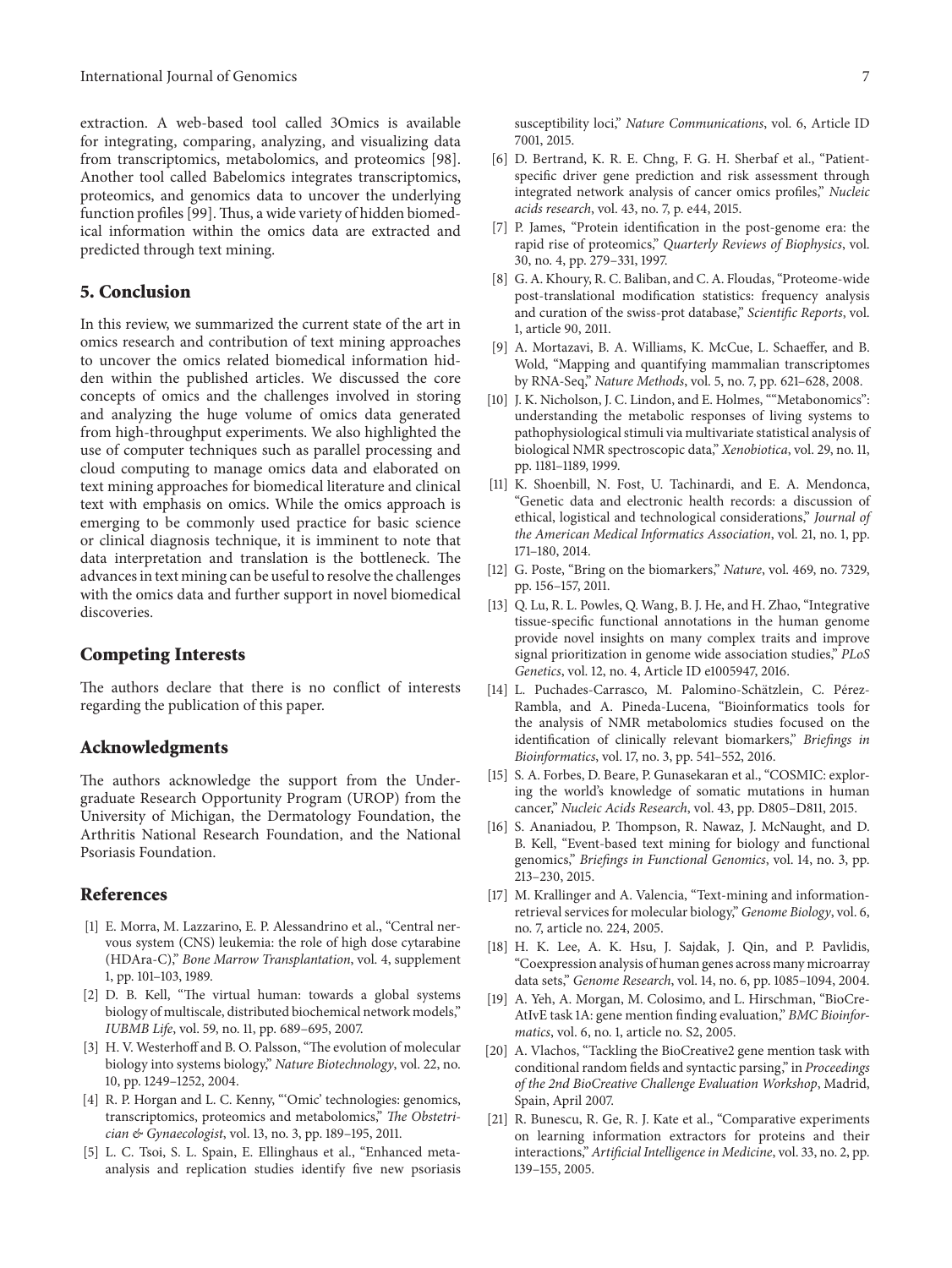- <span id="page-7-22"></span>[22] K. Fundel, R. Küffner, and R. Zimmer, "RelEx-relation extraction using dependency parse trees," *Bioinformatics*, vol. 23, no. 3, pp. 365–371, 2007.
- <span id="page-7-23"></span>[23] S. Pyysalo, F. Ginter, J. Heimonen et al., "BioInfer: a corpus for information extraction in the biomedical domain," *BMC Bioinformatics*, vol. 8, article 50, 2007.
- <span id="page-7-24"></span>[24] J. Ding, D. Berleant, D. Nettleton, and E. Wurtele, "Mining MEDLINE: abstracts, sentences, or phrases?" *Pacific Symposium on Biocomputing. Pacific Symposium on Biocomputing*, vol. 7, pp. 326–337, 2002.
- <span id="page-7-25"></span>[25] F. Leitner, M. Krallinger, G. Cesareni, and A. Valencia, "The FEBS letters SDA corpus: a collection of protein interaction articles with high quality annotations for the BioCreative II.5 online challenge and the text mining community," *FEBS Letters*, vol. 584, no. 19, pp. 4129–4130, 2010.
- <span id="page-7-26"></span>[26] K. Van Auken, M. L. Schaeffer, P. McQuilton et al., "BC4GO: a full-text corpus for the BioCreative IV GO task," *Database*, vol. 2014, Article ID bau074, 2014.
- <span id="page-7-27"></span>[27] P. Thompson, S. A. Iqbal, J. McNaught, and S. Ananiadou, "Construction of an annotated corpus to support biomedical information extraction," *BMC Bioinformatics*, vol. 10, article 349, 2009.
- <span id="page-7-28"></span>[28] M. Gerner, G. Nenadic, and C. M. Bergman, "An exploration of mining gene expression mentions and their anatomical locations from biomedical text," in *Proceedings of the Workshop on Biomedical Natural Language Processing*, pp. 72–80, Association for Computational Linguistics, Uppsala, Sweden, July 2010.
- <span id="page-7-29"></span>[29] T. Ohta, S. Pyysalo, J. Tsujii, and S. Ananiadou, "Opendomain anatomical entity mention detection," in *Proceedings of the Workshop on Detecting Structure in Scholarly Discourse*, Association for Computational Linguistics, Jeju, Korea, July 2012.
- <span id="page-7-30"></span>[30] M. Neves, E. Damaschun, A. Kurtz, and U. Leser, "Annotating and evaluating text for stem cell research," in *Proceedings of the 3rd Workshop on Building and Evaluation Resources for Biomedical Text Mining (BioTxtM '12) at Language Resources and Evaluation (LREC)*, Istanbul, Turkey, 2012.
- <span id="page-7-0"></span>[31] L. A. Pray, "Discovery of DNA structure and function: Watson and Crick," *Nature Education*, vol. 1, no. 1, article 100, 2008.
- <span id="page-7-1"></span>[32] N. T. Issa, S. W. Byers, and S. Dakshanamurthy, "Big data: the next frontier for innovation in therapeutics and healthcare," *Expert Review of Clinical Pharmacology*, vol. 7, no. 3, pp. 293– 298, 2014.
- [33] S. Jiang, T. E. Hinchliffe, and T. Wu, "Biomarkers of an autoimmune skin disease-psoriasis," *Genomics, Proteomics and Bioinformatics*, vol. 13, no. 4, pp. 224–233, 2015.
- <span id="page-7-2"></span>[34] A. Tebani, C. Afonso, S. Marret, and S. Bekri, "Omics-based strategies in precision medicine: toward a paradigm shift in inborn errors of metabolism investigations," *International Journal of Molecular Sciences*, vol. 17, no. 9, p. 1555, 2016.
- <span id="page-7-3"></span>[35] J. M. Rothberg, W. Hinz, T. M. Rearick et al., "An integrated semiconductor device enabling non-optical genome sequencing," *Nature*, vol. 475, no. 7356, pp. 348–352, 2011.
- <span id="page-7-4"></span>[36] J. Clarke, H.-C. Wu, L. Jayasinghe, A. Patel, S. Reid, and H. Bayley, "Continuous base identification for single-molecule nanopore DNA sequencing," *Nature Nanotechnology*, vol. 4, no. 4, pp. 265–270, 2009.
- <span id="page-7-5"></span>[37] V. Canuel, B. Rance, P. Avillach, P. Degoulet, and A. Burgun, "Translational research platforms integrating clinical and omics data: a review of publicly available solutions," *Briefings in Bioinformatics*, vol. 16, no. 2, pp. 280–290, 2015.
- <span id="page-7-6"></span>[38] L. Griebel, H. Prokosch, F. Köpcke et al., "A scoping review of cloud computing in healthcare," *BMC Medical Informatics and Decision Making*, vol. 15, article 17, 2015.
- <span id="page-7-7"></span>[39] K. Ocaña and D. De Oliveira, "Parallel computing in genomic research: advances and applications," *Advances and Applications in Bioinformatics and Chemistry*, vol. 8, pp. 23–35, 2015.
- <span id="page-7-8"></span>[40] D. P. Wall, P. Kudtarkar, V. A. Fusaro, R. Pivovarov, P. Patil, and P. J. Tonellato, "Cloud computing for comparative genomics," *BMC Bioinformatics*, vol. 11, article no. 259, 2010.
- <span id="page-7-9"></span>[41] M. Armbrust, A. Fox, R. Griffith et al., "A view of cloud computing," *Communications of the ACM*, vol. 53, no. 4, pp. 50– 58, 2010.
- <span id="page-7-10"></span>[42] M. Zaharia, M. Chowdhury, M. J. Franklin, S. Shenker, and I. Stoica, "Spark: cluster ComSpark: cluster computing with working sets," in *Proceedings of the 2nd USENIX Conference on Hot Topics in Cloud Computing*, p. 10, Boston, Mass, USA, June 2010.
- <span id="page-7-11"></span>[43] M. Baker, R. Buyya, and D. Laforenza, "Grids and grid technologies for wide-area distributed computing," *Software—Practice & Experience*, vol. 32, no. 15, pp. 1437–1466, 2002.
- <span id="page-7-12"></span>[44] I. S. Ufimtsev and T. J. Martinez, "Quantum chemistry on graphical processing units. 2. Direct self-consistent-field implementation," *Journal of Chemical Theory and Computation*, vol. 5, no. 4, pp. 1004–1015, 2009.
- <span id="page-7-13"></span>[45] M. A. Hearst, "Untangling text data mining," in *Proceedings of the the 37th annual meeting of the Association for Computational Linguistics (ACL '99)*, pp. 3–10, College Park, Maryland, June 1999.
- <span id="page-7-14"></span>[46] K. B. Cohen and L. Hunter, "Natural language processing and systems biology," in *Artificial Intelligence Methods and Tools for Systems Biology*, vol. 5 of *Computational Biology*, pp. 147–173, Springer, Dordrecht, The Netherlands, 2004.
- <span id="page-7-15"></span>[47] M. Weeber, H. Klein, A. R. Aronson, J. G. Mork, L. T. de Jong-van den Berg, and R. Vos, "Text-based discovery in biomedicine: the architecture of the DAD-system," *Proceedings of the AMIA Symposium*, pp. 903–907, 2000.
- <span id="page-7-16"></span>[48] A. S. Yeh, L. Hirschman, and A. A. Morgan, "Evaluation of text data mining for database curation: lessons learned from the KDD Challenge Cup," *Bioinformatics*, vol. 19, supplement 1, pp. i331–i339, 2003.
- <span id="page-7-17"></span>[49] Y. Liu, Y. Liang, and D. Wishart, "PolySearch2: a significantly improved text-mining system for discovering associations between human diseases, genes, drugs, metabolites, toxins and more," *Nucleic Acids Research*, vol. 43, no. 1, pp. W535–W542, 2015.
- <span id="page-7-18"></span>[50] L. Tanabe, U. Scherf, L. H. Smith, J. K. Lee, L. Hunter, and J. N. Weinstein, "MedMiner: an Internet text-mining tool for biomedical information, with application to gene expression profiling," *BioTechniques*, vol. 27, no. 6, pp. 1210–1217, 1999.
- <span id="page-7-19"></span>[51] C. Blaschke, M. A. Andrade, C. Ouzounis, and A. Valencia, "Automatic extraction of biological information from scientific text: protein-protein interactions," in *Proceedings of the 7th International Conference on Intelligent Systems for Molecular Biology*, pp. 60–67, AAAI, Heidelberg, Germany, August 1999.
- <span id="page-7-20"></span>[52] R. Baeza-Yates and B. Ribeiro-Neto, *Modern Information Retrieval: The Concepts and Technology behind Search*, ACM Press, 2nd edition, 2011.
- <span id="page-7-21"></span>[53] Y. Lin, W. Li, K. Chen, and Y. Liu, "A document clustering and ranking system for exploring MEDLINE citations," *Journal of the American Medical Informatics Association*, vol. 14, no. 5, pp. 651–661, 2007.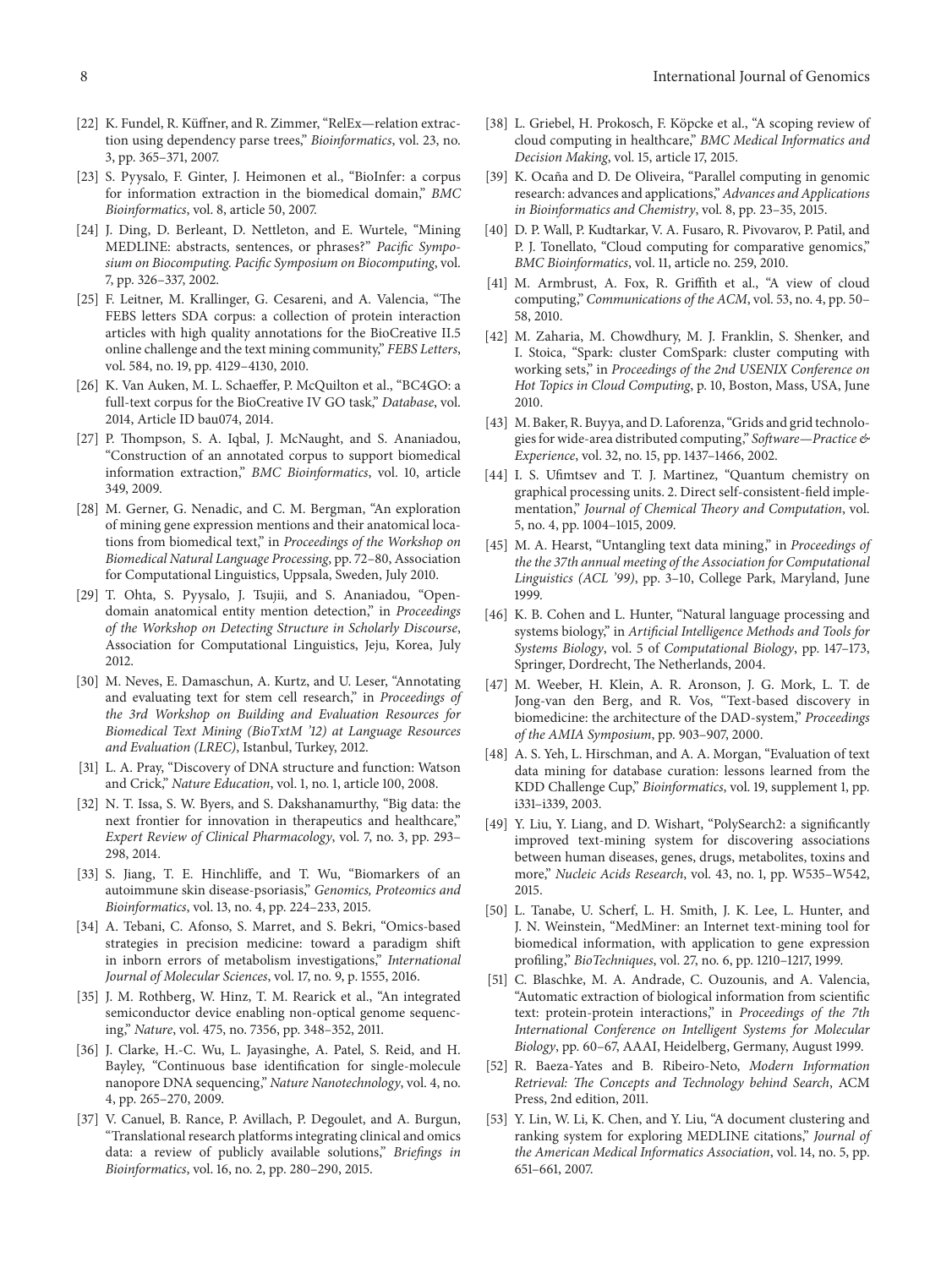- <span id="page-8-0"></span>[54] S. J. Darmoni, L. F. Soualmia, C. Letord et al., "Improving information retrieval using medical subject headings concepts: a test case on rare and chronic diseases," *Journal of the Medical Library Association*, vol. 100, no. 3, pp. 176–183, 2012.
- <span id="page-8-1"></span>[55] M. Petrova, P. Sutcliffe, K. W. M. Fulford, and J. Dale, "Search terms and a validated brief search filter to retrieve publications on health-related values in Medline: a word frequency analysis study," *Journal of the American Medical Informatics Association*, vol. 19, no. 3, pp. 479–488, 2012.
- <span id="page-8-2"></span>[56] C. D. Manning, P. Raghavan, and H. Schuetze, *Introduction to Information Retrieval*, Cambridge University Press, 2008.
- <span id="page-8-3"></span>[57] R. Leaman and G. Gonzalez, "BANNER: an executable survey of advances in biomedical named entity recognition," in *Proceedings of the 13th Pacific Symposium on Biocomputing (PSB '08)*, pp. 652–663, Kohala Coast, Hawaii, USA, January 2008.
- <span id="page-8-4"></span>[58] K. Raja, S. Subramani, and J. Natarajan, "A hybrid named entity tagger for tagging human proteins/genes," *International Journal of Data Mining and Bioinformatics*, vol. 10, no. 3, pp. 315–328, 2014.
- <span id="page-8-5"></span>[59] M. Torii, C. N. Arighi, G. Li, Q. Wang, C. H. Wu, and K. Vijay-Shanker, "RLIMS-P 2.0: a generalizable rule-based information extraction system for literature mining of protein phosphorylation information," *IEEE/ACM Transactions on Computational Biology and Bioinformatics*, vol. 12, no. 1, pp. 17–29, 2015.
- <span id="page-8-6"></span>[60] K. Raja, S. Subramani, and J. Natarajan, "PPInterFinder—a mining tool for extracting causal relations on human proteins from literature," *Database (Oxford)*, vol. 2013, Article ID bas052, 2013.
- <span id="page-8-7"></span>[61] J. Natarajan, D. Berrar, C. J. Hack, and W. Dubitzky, "Knowledge discovery in biology and biotechnology texts: a review of techniques, evaluation strategies, and applications," *Critical Reviews in Biotechnology*, vol. 25, no. 1-2, pp. 31–52, 2005.
- <span id="page-8-8"></span>[62] K. E. Ravikumar, K. B. Wagholikar, D. Li, J.-P. Kocher, and H. Liu, "Text mining facilitates database curation—extraction of mutation-disease associations from Bio-medical literature," *BMC Bioinformatics*, vol. 16, no. 1, article 185, 2015.
- <span id="page-8-9"></span>[63] S. Matos, D. Campos, R. Pinho et al., "Mining clinical attributes of genomic variants through assisted literature curation in Egas," *Database (Oxford)*, vol. 2016, Article ID baw096, 2016.
- <span id="page-8-10"></span>[64] S. Subramani, R. Kalpana, P. M. Monickaraj, and J. Natarajan, "HPIminer: a text mining system for building and visualizing human protein interaction networks and pathways," *Journal of Biomedical Informatics*, vol. 54, pp. 121–131, 2015.
- <span id="page-8-11"></span>[65] J. Czarnecki, I. Nobeli, A. M. Smith, and A. J. Shepherd, "A textmining system for extracting metabolic reactions from full-text articles," *BMC Bioinformatics*, vol. 13, no. 1, article 172, 2012.
- <span id="page-8-12"></span>[66] R. Mishra, J. Bian, M. Fiszman et al., "Text summarization in the biomedical domain: a systematic review of recent research," *Journal of Biomedical Informatics*, vol. 52, pp. 457–467, 2014.
- <span id="page-8-13"></span>[67] F. Zhu, P. Patumcharoenpol, C. Zhang et al., "Biomedical text mining and its applications in cancer research," *Journal of Biomedical Informatics*, vol. 46, no. 2, pp. 200–211, 2013.
- <span id="page-8-14"></span>[68] S. M. Meystre, G. K. Savova, K. C. Kipper-Schuler, and J. F. Hurdle, "Extracting information from textual documents in the electronic health record: a review of recent research," *Yearbook of medical informatics*, pp. 128–144, 2008.
- <span id="page-8-15"></span>[69] K. Raja and S. R. Jonnalagadda, "Natural language processing and data mining for clinical text," in *Healthcare Data Analytics*, C. K. Reddy and C. C. Aggarwal, Eds., pp. 219–250, CRC Press, 2015.
- <span id="page-8-16"></span>[70] D. Welter, J. MacArthur, J. Morales et al., "The NHGRI GWAS Catalog, a curated resource of SNP-trait associations," *Nucleic Acids Research*, vol. 42, no. 1, pp. D1001–D1006, 2014.
- <span id="page-8-17"></span>[71] J. Zhang, K. Jiang, L. Lv et al., "Use of genome-wide association studies for cancer research and drug repositioning," *PLoS ONE*, vol. 10, no. 3, Article ID e0116477, 2015.
- <span id="page-8-18"></span>[72] D. Muraro, D. A. Lauffenburger, and A. Simmons, "Prioritisation and network analysis of Crohn's disease susceptibility genes," *PLoS ONE*, vol. 9, no. 9, Article ID e108624, 2014.
- <span id="page-8-19"></span>[73] T. A. Peterson, E. Doughty, and M. G. Kann, "Towards precision medicine: advances in computational approaches for the analysis of human variants," *Journal of Molecular Biology*, vol. 425, no. 21, pp. 4047–4063, 2013.
- <span id="page-8-20"></span>[74] J.-D. Kim, N. Nguyen, Y. Wang, J. Tsujii, T. Takagi, and A. Yonezawa, "The genia event and protein coreference tasks of the BioNLP shared task 2011," *BMC bioinformatics*, vol. 13, supplement 11, p. S1, 2012.
- <span id="page-8-21"></span>[75] T. C. Wiegers, A. P. Davis, K. B. Cohen, L. Hirschman, and C. J. Mattingly, "Text mining and manual curation of chemicalgene-disease networks for the Comparative Toxicogenomics Database (CTD)," *BMC Bioinformatics*, vol. 10, article 1471, p. 326, 2009.
- <span id="page-8-22"></span>[76] L. Hirschman, G. A. P. C. Burns, M. Krallinger et al., "Text mining for the biocuration workflow," *Database*, vol. 2012, Article ID bas020, 2012.
- <span id="page-8-23"></span>[77] E. K. Mallory, C. Zhang, C. Ré, and R. B. Altman, "Large-scale extraction of gene interactions from full-text literature using DeepDive," *Bioinformatics*, vol. 32, no. 1, pp. 106–113, 2015.
- <span id="page-8-24"></span>[78] J. Hur, A. Özgür, Z. Xiang, and Y. He, "Development and application of an interaction network ontology for literature mining of vaccine-associated gene-gene interactions," *Journal of Biomedical Semantics*, vol. 6, no. 1, article no. 2, 2015.
- <span id="page-8-25"></span>[79] A. P. Davis, C. J. Grondin, R. J. Johnson et al., "The comparative toxicogenomics database: update 2017," *Nucleic Acids Research*, vol. 45, 2017.
- <span id="page-8-26"></span>[80] S. Pletscher-Frankild, A. Palleja, K. Tsafou, J. X. Binder, and L. J. ` Jensen, "DISEASES: text mining and data integration of diseasegene associations," *Methods*, vol. 74, pp. 83–89, 2015.
- <span id="page-8-27"></span>[81] G. Li, K. E. Ross, C. N. Arighi, Y. Peng, C. H. Wu, and K. Vijay-Shanker, "miRTex: a text mining system for mirna-gene relation extraction," *PLoS Computational Biology*, vol. 11, no. 9, Article ID e1004391, 2015.
- <span id="page-8-28"></span>[82] A. Qabaja, T. Jarada, A. Elsheikh, and R. Alhajj, "Prediction of gene-based drug indications using compendia of public gene expression data and PubMed abstracts," *Journal of Bioinformatics and Computational Biology*, vol. 12, no. 3, Article ID 14500073, 2014.
- <span id="page-8-29"></span>[83] E. Donnard, A. Barbosa-Silva, R. L. M. Guedes et al., "Preimplantation development regulatory pathway construction through a text-mining approach," *BMC Genomics*, vol. 12, no. 4, article S3, 2011.
- <span id="page-8-30"></span>[84] R. Lehmann, L. Childs, P. Thomas et al., "Assembly of a comprehensive regulatory network for the mammalian circadian clock: a bioinformatics approach," *PLoS ONE*, vol. 10, no. 5, Article ID e0126283, 2015.
- <span id="page-8-31"></span>[85] H. Chen, D. Han, Y. Dai, and L. Zhao, "Design of automatic extraction algorithm of knowledge points for MOOCs," *Computational Intelligence and Neuroscience*, vol. 2015, Article ID 123028, 10 pages, 2015.
- <span id="page-8-32"></span>[86] R. Weikard, F. Hadlich, and C. Kuehn, "Identification of novel transcripts and noncoding RNAs in bovine skin by deep next